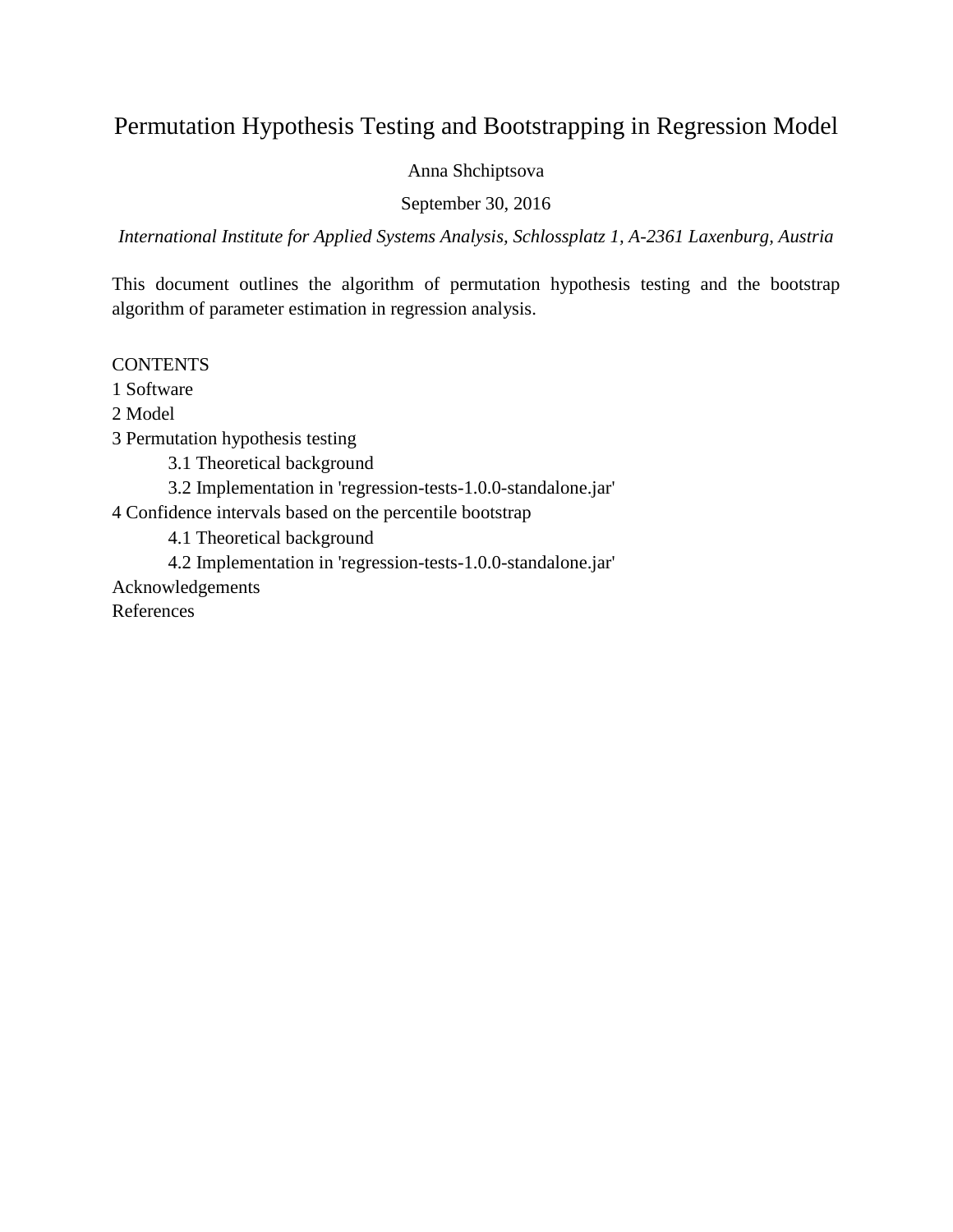# **1 Software**

No installation needed. All packages are standalone java applications. Requires JRE 1.8 installed on the target machine.

URL for download:

http://www.iiasa.ac.at/web/home/research/researchPrograms/AdvancedSystemsAnalysis/land-use-spatialanalysis.html

| <b>Name</b>                  | regression-tests-1.0.0-standalone.jar                                     |  |  |
|------------------------------|---------------------------------------------------------------------------|--|--|
| <b>Type</b>                  | jar package                                                               |  |  |
| <b>Summary</b>               | Library for spatial statistical analysis with resampling                  |  |  |
| <b>Version</b>               | 1.0.0                                                                     |  |  |
| <b>License</b>               | MIT, http://opensource.org/licenses/MIT                                   |  |  |
| <b>Imports</b>               | Clojure 1.8.0, https://clojure.org/; Incanter 1.5.7, http://incanter.org/ |  |  |
| <b>Command line options</b>  | -t, --trace Print stack trace                                             |  |  |
|                              | -h, --help Print command help                                             |  |  |
| <b>Author and maintainer</b> | Anna Shchiptsova, shchipts@iiasa.ac.at                                    |  |  |

# **2 Model**

Let us consider a geographic region consisting of  $n$  administrative units. Suppose that we have panel data  $(X, y)$  collected in every administrative unit of the region. Here, X is a  $n \times (p + 1)$ matrix of the explanatory variables and  $y$  is a  $n \times 1$  observable vector of the response. Each column  $X^i$  consists of the sample observations on a single explanatory variable.

In general, we want to relate the response variable to available explanatory factors in an administrative unit based on the reported panel data. For this purpose, we put forward a multiple regression model in the following form

$$
y = X\beta + \varepsilon
$$
  

$$
\varepsilon_1, \dots, \varepsilon_n \sim F(0, \sigma^2)
$$
 (1)

where  $\beta = (\beta_0, \beta_1, ..., \beta_p)^T$  is a  $(p + 1) \times 1$  vector of the unknown model parameters to be estimated from the data using the ordinary least squares method. By assumption,  $X^1$  is identically 1, so that the regression equation has an intercept  $\beta_0$ . The error term  $\varepsilon$  is a  $n \times 1$ vector of independent identically distributed errors with common distribution  $F$  having mean  $0$ and finite variance  $\sigma^2$ . Both F and  $\sigma^2$  are unknown.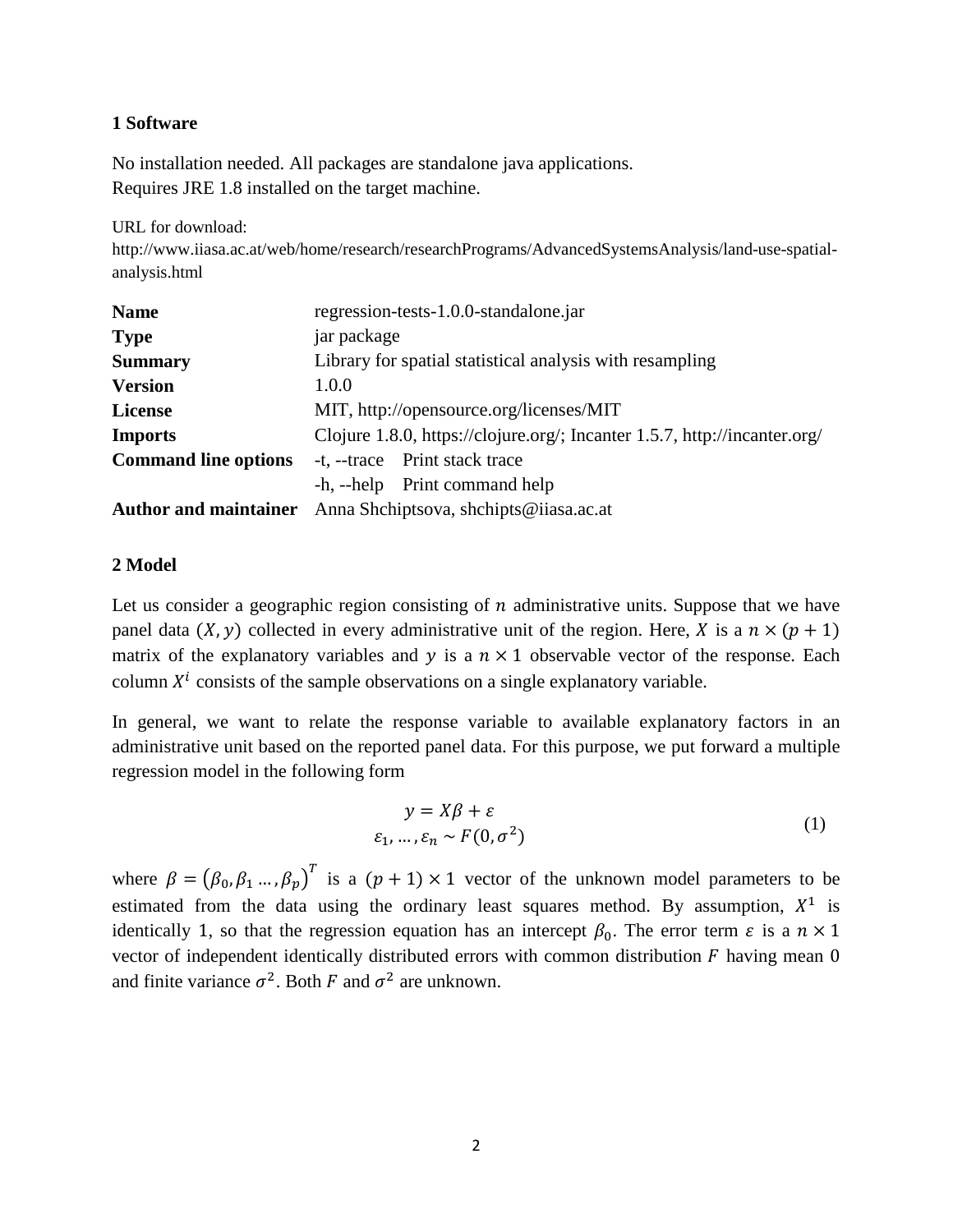### **3 Permutation hypothesis testing**

### **3.1 Theoretical background**

A permutation test (Fisher, 1935) computes the probability for a null hypothesis being tested, whether the original test statistic of interest is a typical element of the set of statistics derived from the given observations by an appropriate class of data reordering. The basic idea of the test is free of the assumption on the exact distribution of the test statistic; rather the reference distribution is generated from the drawn permutation sample.

We run a permutation test with the chosen test statistic  $R^2$  to assess the overall significance of model (1). The null hypothesis of the test states that the response variable has no linear relationship with the given explanatory variables, that is,  $H_0: \beta_i = 0$  for all  $i = 1 ... p$  and the alternative hypothesis in the case of the two-tailed test is  $H_1: \exists i \beta_i \neq 0$   $(i = 1 ... p)$ . If the null hypothesis holds, the observations on the response variable  $y$  could have been observed in any order relative to the fixed value tuples in  $X$ ; we need to recalculate the test statistic for each of the possible permutations of  $y$ , leaving  $X$  fixed.

A permutation test is approximated by reshuffling  $y \, k$  times and each time selecting a permutation randomly from the set of all possible permutations (Efron and Tibshirani, 1993). Accordingly, we calculate the approximate p-value of the test as

$$
\tilde{p}\text{-value}(R^2) = \frac{\# \{ \gamma = 1 \dots k \mid \hat{R}^2_{\gamma} \ge \hat{R}^2 \}}{k},\tag{2}
$$

where  $\hat{R}_{\gamma}^2$  is a coefficient of determination from permutation  $\gamma$  of y, and  $\hat{R}^2$  is a value of the test statistic for the original sample. In addition, we compute a 95% normal approximation confidence interval around the estimated p-value, which equals  $\tilde{p} \pm 1.96\sqrt{\tilde{p}(1-\tilde{p})/k}$ .

The significance of each individual coefficient in model (1) is tested using the Freedman and Lane procedure (Freedman and Lane, 1983) as follows:

- 1) The test statistic  $\hat{t}_i$  is computed from the coefficient t-statistic, when we regress y on X.
- 2) We compose a  $n \times p$  matrix X', which contains all explanatory variables except  $X^l$ . The residuals from the regression of  $y$  on  $X'$  are subjected to permutation. For every permutation  $\gamma$ , we calculate a  $n \times 1$  vector  $\gamma'$  from the permuted residuals and the fixed value tuples in X'. The permutation t-statistic  $(\hat{t}_i)_{\gamma}$  is obtained from the regression of  $y'$ on  $X$ .
- 3) After  $k$  replications, an approximate p-value is calculated from the generated reference distribution of  $t_i$ :

$$
\tilde{p}\text{-value}(t_i) = \frac{\#\{\gamma = 1 \dots k \mid |(\hat{t}_i)_{\gamma}| \geq |\hat{t}_i|\}}{k}.\tag{3}
$$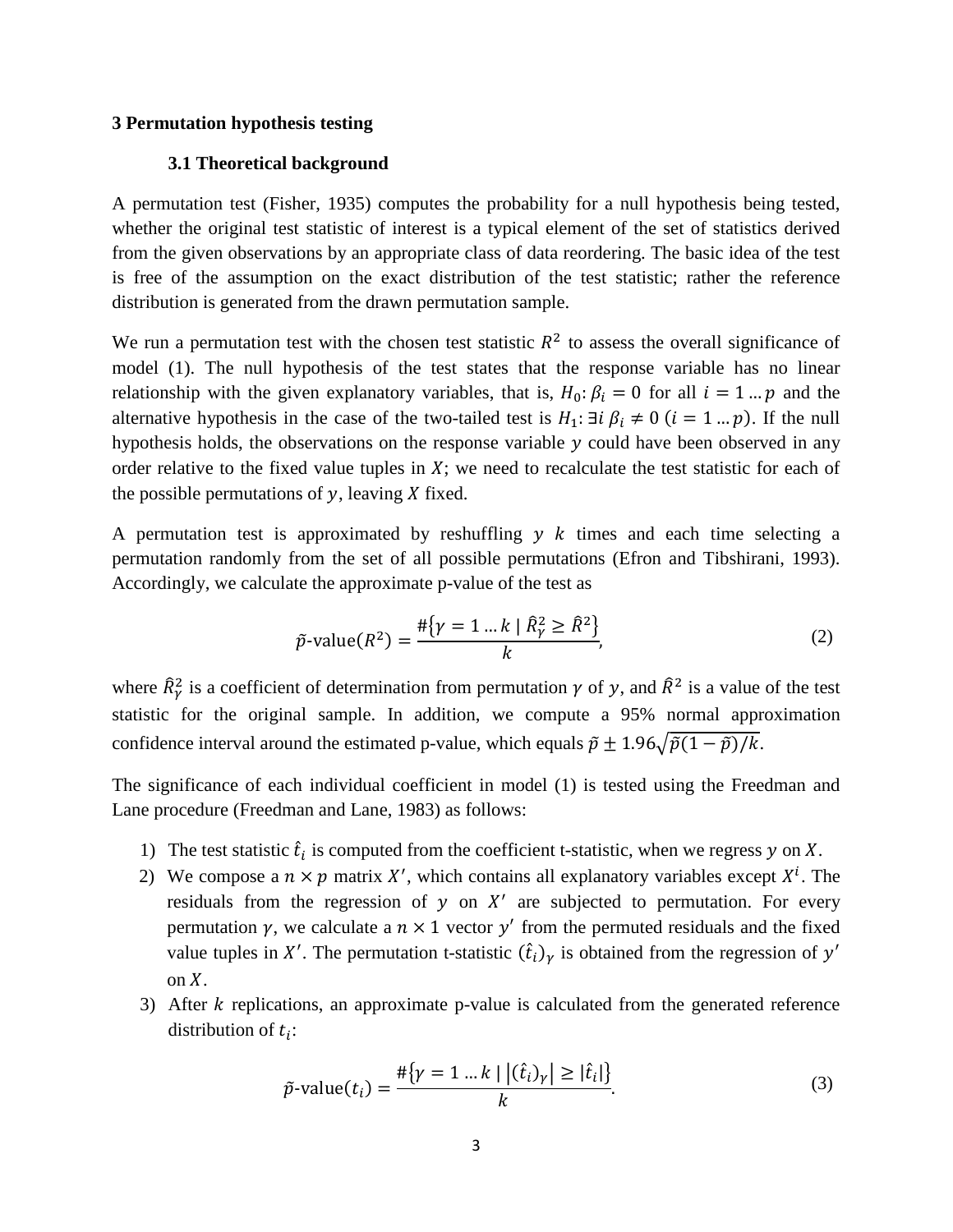# **3.2 Implementation in 'regression-tests-1.0.0-standalone.jar'**

## Usage

\$ java -jar regression-tests-1.0.0-standalone.jar [options] path n-replications "permutations"

Arguments:

path Path to the csv file with an original sample n-replications Number of permutations replications

Options:

-t, --trace Print stack trace

-h, --help Print command help

## ## Input

;;;;; 'sample-x1-x2-x3.csv'

|             |          | density.asc land use.asc distance roads distance indus |          |
|-------------|----------|--------------------------------------------------------|----------|
| 7.157735    |          |                                                        | 0.03761  |
| 6.326746    | q        |                                                        | 0.032535 |
| $-1.977347$ | 0.019694 | 0.154481                                               | 0.244743 |
| 5.305789    | 6.25     |                                                        | 0.008174 |
|             |          |                                                        |          |

The 'path' argument defines a file with sample values, e.g., 'sample-x1-x2-x3.csv'. It is expected that the first row contains variable labels. The first column should contain values of the response  $y$ .

#### ## Output

Results are saved to the 'regression-tests' folder in the root execution directory.

| ;;;;; 'permutation_tests.csv' |  |
|-------------------------------|--|
|                               |  |

| test                                           | p-value  | lower-bound-ci upper-bound-ci |          |
|------------------------------------------------|----------|-------------------------------|----------|
| overall-test-r2                                | 0.0001   | $-0.000096$                   | 0.000296 |
| land use.asc-test-t-stat                       |          |                               |          |
| distance roads.asc-test-t-stat                 |          |                               |          |
| distance industrial commercial.asc-test-t-stat | 0.007699 | 0.005986                      | 0.009412 |

;;;;; 'permutation\_r2\_sample.csv' value 0.850079 0.001786

| 0.001684 |
|----------|
| 0.00143  |
|          |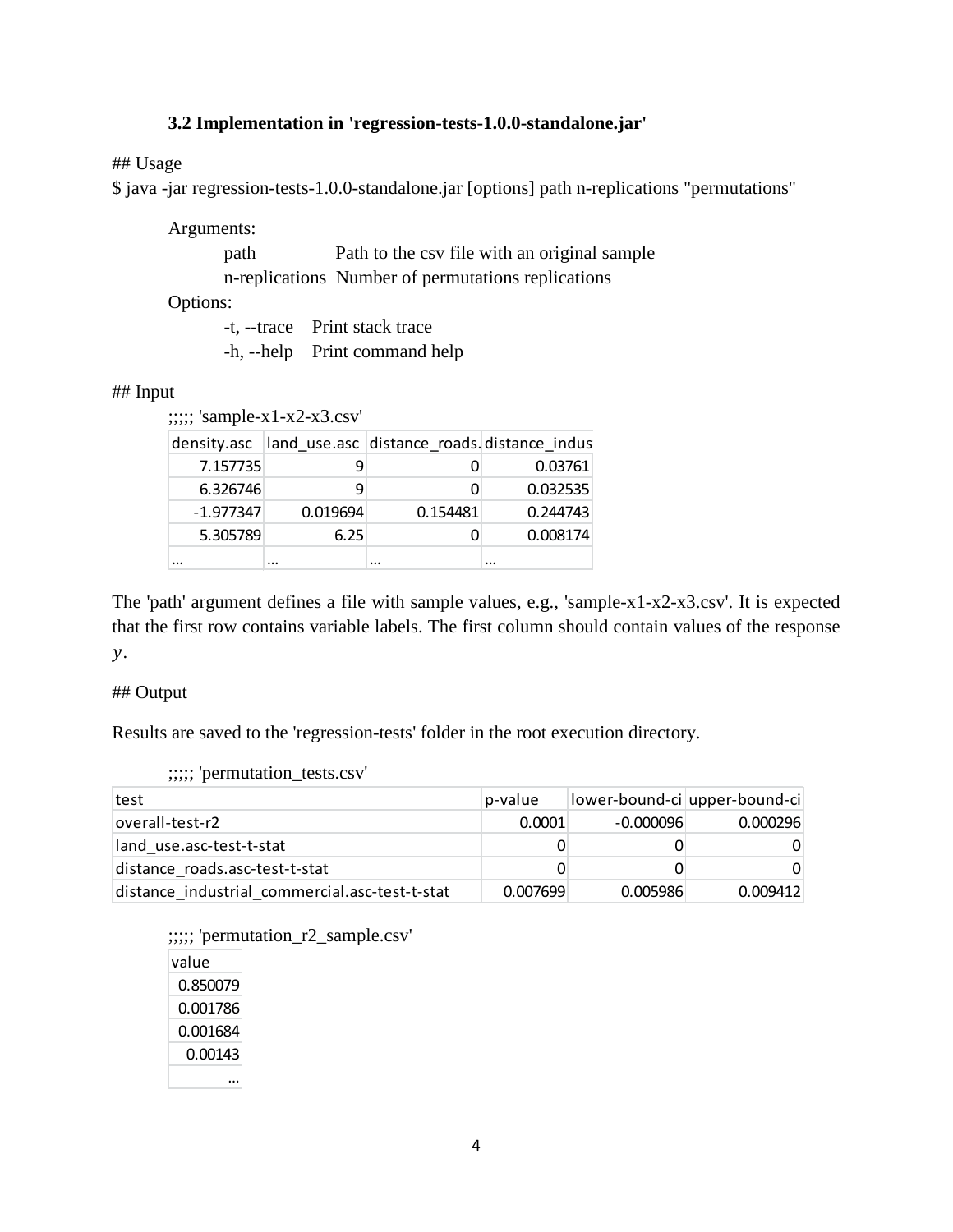## **4 Confidence intervals based on the percentile bootstrap**

## **4.1 Theoretical background**

Suppose that we want to estimate a confidence interval for some statistic  $\theta$  in the regression model (1). Since the exact distribution of the error terms is unknown, we resample the observed data  $(y, X)$  and construct the interval using the percentile bootstrap method (Efron and Tibshirani, 1993). As a result, we carry out the following procedure:

- 1) The original data  $(y, X)$  is subjected to resampling with replacement. At first, a random sequence of indexes  $(j_1, ..., j_n)$  is drawn from the set  $\{1, ..., n\}$ . We compose a  $n \times 1$ vector y' and a  $n \times (p + 1)$  matrix X' by taking the selected pairs  $\{(y_{i_1}, X_{i_1}), ..., (y_{i_n}, X_{i_n})\}$ . For every bootstrap replication  $\gamma$ , we calculate bootstrap statistic  $\hat{\theta}_{\gamma}$  from the sample  $(y', X')$ .
- 2) After *k* replications, we arrange a sequence  $\hat{\theta}^*$  by taking bootstrap values  $\{\hat{\theta}_\gamma\}_{\gamma=1...k}$  in ascending order. For the given level of confidence  $\alpha$ , we find the  $[(1 - \alpha)/2 k]$  and  $[(1 + \alpha)/2]$  quantiles in  $\hat{\theta}^*$  and set them as the lower and upper borders of the 100×  $\alpha$ -% percentile confidence interval respectively. Here,  $\lfloor (1 - \alpha)/2 \, k \rfloor$  denotes the largest integer not greater than  $(1 - \alpha)/2 k$  and  $[(1 + \alpha)/2 k]$  stands for the smallest integer not less than  $(1 + \alpha)/2$  k.

# **4.2 Implementation in 'regression-tests-1.0.0-standalone.jar'**

#### ## Usage

\$ java -jar regression-tests-1.0.0-standalone.jar [options] path n-replications "bootstrapregression"

Arguments:

path Path to the csv file with an original sample n-replications Number of bootstrap replications

Options:

-t, --trace Print stack trace -h, --help Print command help

#### ## Input

;;;;; 'sample-x1-x2-x3.csv'

|             |          | density.asc  land_use.asc  distance_roads.distance_indus |          |
|-------------|----------|----------------------------------------------------------|----------|
| 7.157735    |          |                                                          | 0.03761  |
| 6.326746    |          |                                                          | 0.032535 |
| $-1.977347$ | 0.019694 | 0.154481                                                 | 0.244743 |
| 5.305789    | 6.25     |                                                          | 0.008174 |
|             |          | $\cdots$                                                 |          |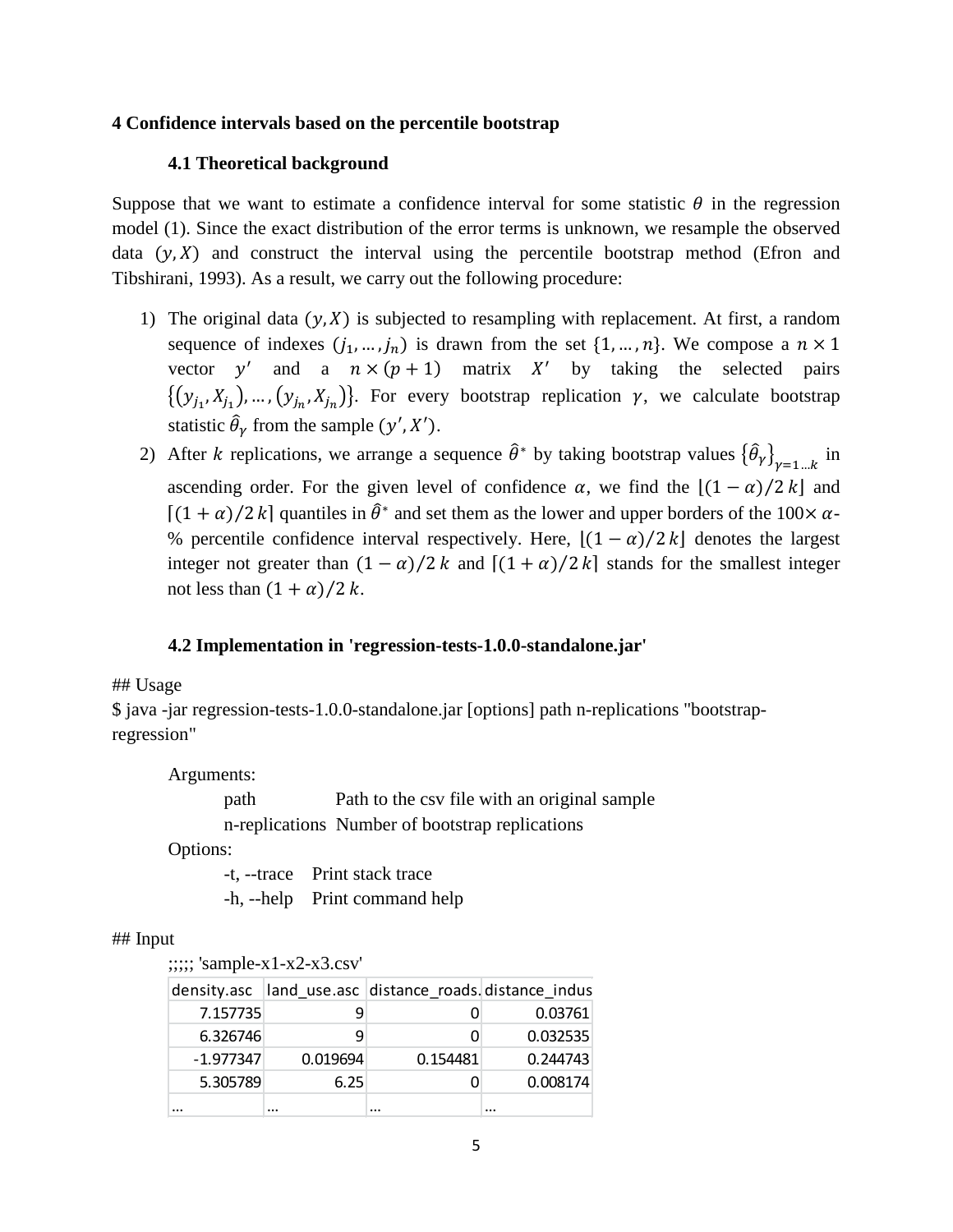The 'path' argument defines a file with sample values, e.g., 'sample-x1-x2-x3.csv'. It is expected that the first row contains variable labels. The first column should contain values of the response  $\mathcal{Y}$ .

## ## Output

Results are saved to the 'regression-tests' folder in the root execution directory.

| statistics                         | 95-percent-ci-1 | 95-percent-ci-2 | mean         |
|------------------------------------|-----------------|-----------------|--------------|
| land use.asc                       | 0.370039        | 0.453511        | 0.414008     |
| distance roads.asc                 | $-45.80548$     | $-25.320336$    | $-34.475848$ |
| distance industrial commercial.asc | $-5.897927$     | $-1.483479$     | $-3.698972$  |
| intercept                          | 2.658128        | 3.310021        | 2.967782     |
| r-squared                          | 0.829551        | 0.872105        | 0.85143      |
| mse                                | 0.651385        | 0.86007         | 0.753846     |

;;;;; 'regression-stat-bootstrap.csv'